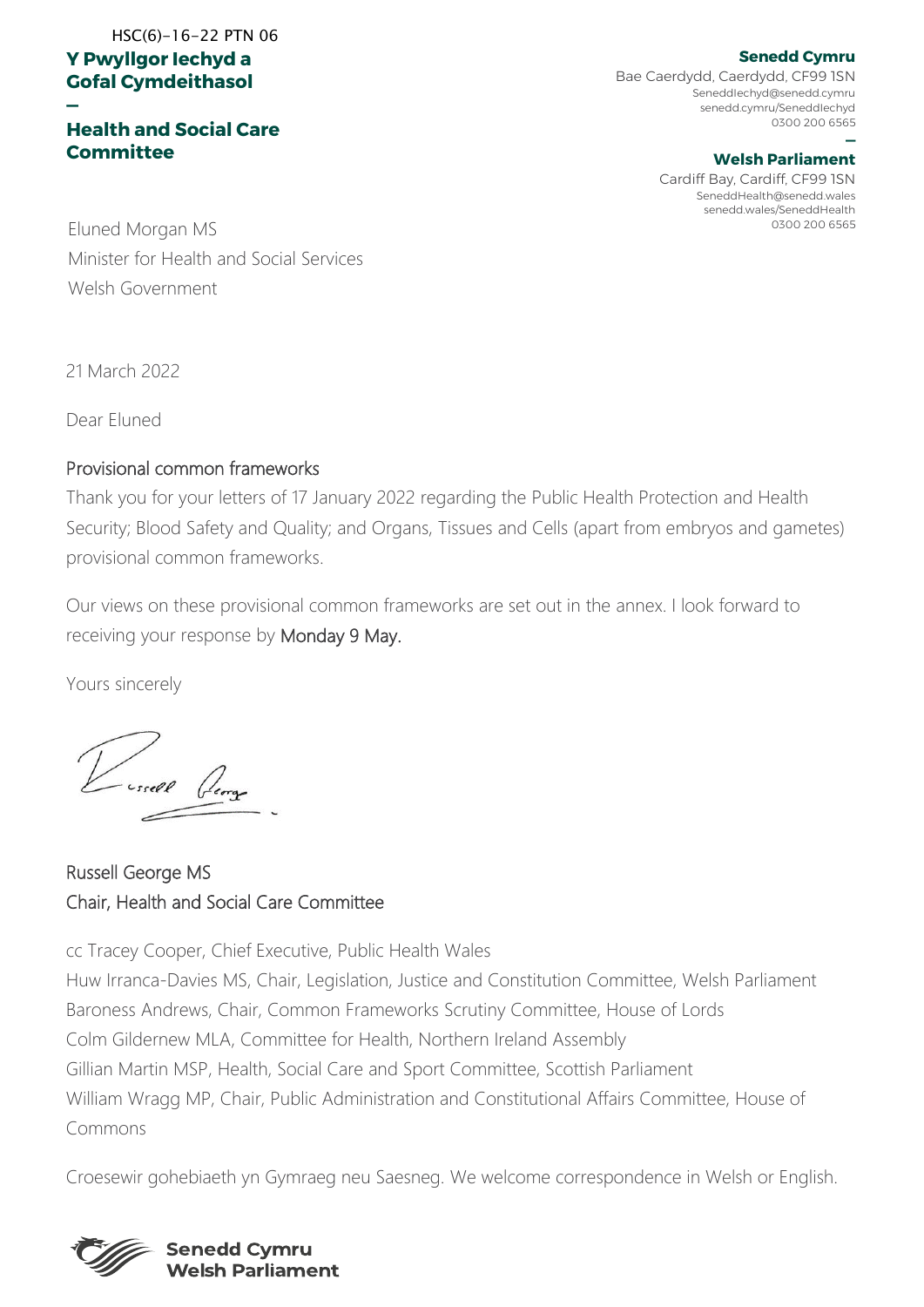# Annex: Public Health Protection and Health Security; Blood Safety and Quality; and Organs, Tissues and Cells (apart from embryos and gametes) provisional common frameworks

## **Risks and benefits of the common framework approach**

**1.** The purpose of common frameworks is to establish common approaches in some areas that were previously governed by EU law, but that are within areas of competence of the devolved governments or legislatures. <sup>1</sup> They are a key tool for intergovernmental working and discussion on approaches to law and policy now that the UK is no longer a member of the EU.

**2.** The Public Health Protection and Health Security (PHPHS), Blood Safety and Quality (BSQ) and Organs, Tissues and Cells (apart from embryos and gametes) (OTC) common frameworks set out how the Governments will work together and make decisions on regulatory alignment and divergence in the post-Brexit context.

**3.** The structures provided by these common frameworks could enhance joint working and promote a shared approach to tackling common challenges. They could offer opportunities for the Welsh Government to influence and inform decisions taken by other Governments, as well as providing defined routes for engagement at an international level.

**4.** However, the common frameworks also present potential risks, such as relinquishing regulatory freedom in favour of a common approach, making it harder for Welsh stakeholders to influence decisions, and risking blurring accountability to individual Parliaments.

**5.** Such benefits and risks are not unique to the common frameworks that we have considered, but cut across the whole common frameworks programme. In February 2022, the Scottish Parliament Constitution, Europe, External Affairs and Culture Committee concluded that:

> *"[…] Common Frameworks […] have the potential to resolve the tensions within the devolved settlement through managing regulatory divergence on a consensual basis while facilitating open trade within the UK internal market.*

> *261. But the Committee believes there is a risk that the emphasis on managing regulatory divergence at an inter-governmental level may lead to less transparency*

<sup>&</sup>lt;sup>1</sup> Joint Ministerial Committee (EU Negotiations), *Communique*, 16 October 2017

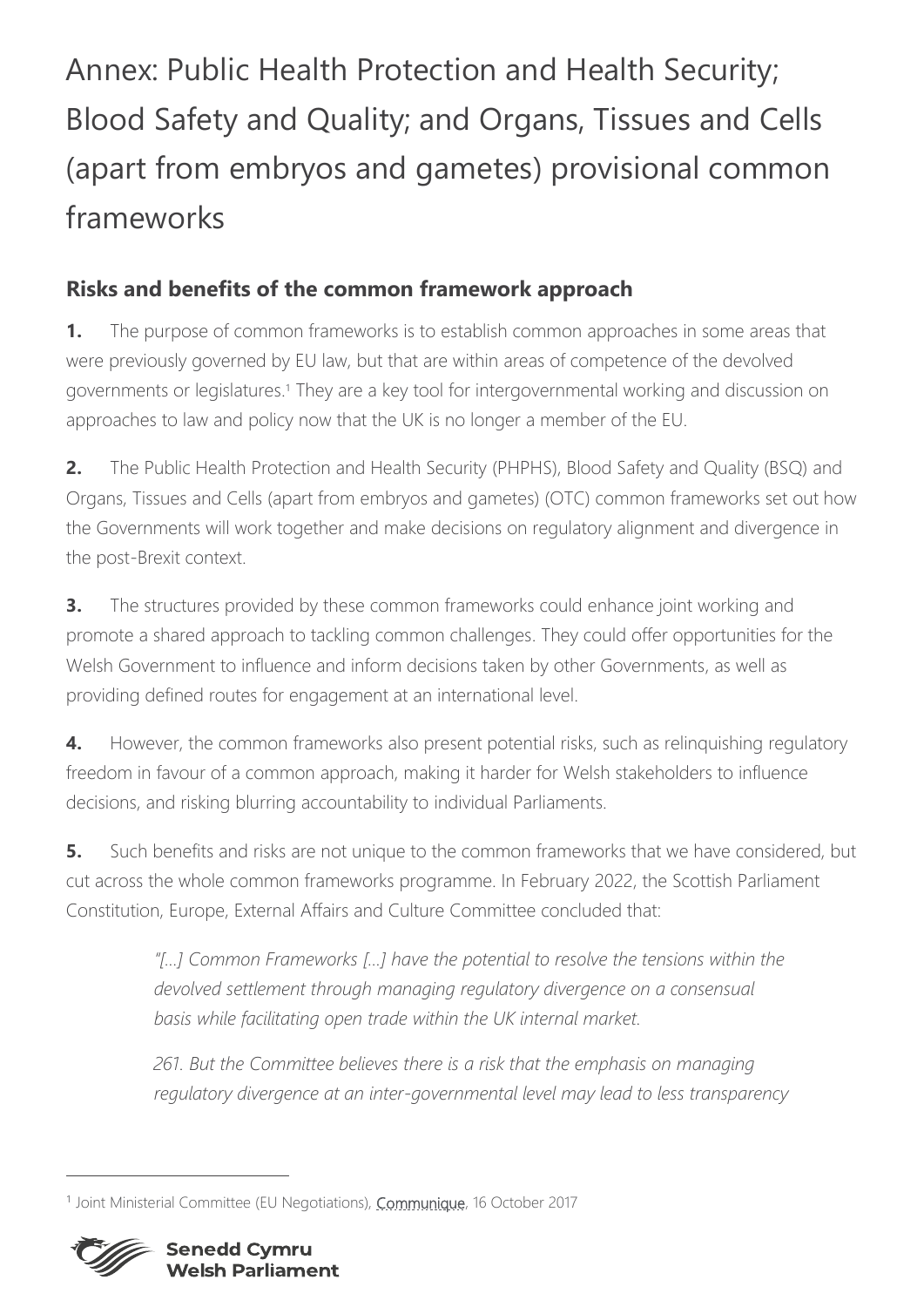*and Ministerial accountability and tension in the balance of regulations between the Executive and the Legislature". 2*

**6.** The correspondence we have received from the Welsh Government in respect of common frameworks has not always clearly articulated the risks and benefits of working through those frameworks, or how they might be managed.

Recommendation 1: The Welsh Government should explain how it will identify and manage risks associated with and arising from the PHPHS, BSQ and OTC common frameworks on an ongoing basis, including how information about such risks will be shared with Senedd committees.

## **Implications for making Welsh law and policy**

**7.** The PHPHS, BSQ and OTC common frameworks require Governments to discuss and agree approaches to law and policy, and set out processes for resolving any disputes or disagreements that arise. As such, the frameworks could, in practice, limit the exercise of devolved competence.

**8.** This will not only affect the Welsh Government as it makes policy or prepares legislation, but will also affect the development of Senedd Bills. For example, Members who wish to table amendments to Bills passing through the Senedd, or committees that plan to introduce committee Bills, may need to consider the implications of relevant common frameworks, and potentially how to engage with these intergovernmental arrangements.

**9.** It could also make it more difficult for stakeholders in Wales to influence the development of Welsh law and policy.

**10.** When the Governments agreed principles for common frameworks, they agreed that they should "maintain, as a minimum, equivalent flexibility for tailoring policies to the specific needs of each territory as is afforded by current EU rules."<sup>3</sup> We regard this as an important principle.

**11.** In its report in February, the Scottish Parliament Constitution, Europe, External Affairs and Culture Committee recommended that:

> *"…there should be a similar agreement between the Scottish Government and Scottish Parliament that, as a minimum, there should be no dilution of public consultation or of parliamentary scrutiny." 4*

<sup>4</sup> Scottish Parliament Constitution, Europe, External Affairs and Culture Committee, *[UK Internal Market inquiry](https://sp-bpr-en-prod-cdnep.azureedge.net/published/CEEAC/2022/2/22/73682bfb-fb43-47e5-b206-b79ec5e28262-1/CEEACS052022R1.pdf)*, 22 February 2022, p.36



<sup>2</sup> Scottish Parliament Constitution, Europe, External Affairs and Culture Committee, *[UK Internal Market inquiry](https://sp-bpr-en-prod-cdnep.azureedge.net/published/CEEAC/2022/2/22/73682bfb-fb43-47e5-b206-b79ec5e28262-1/CEEACS052022R1.pdf)*, 22 February 2022, p.42

<sup>&</sup>lt;sup>3</sup> Joint Ministerial Committee (EU Negotiations), *Communique*, 16 October 2017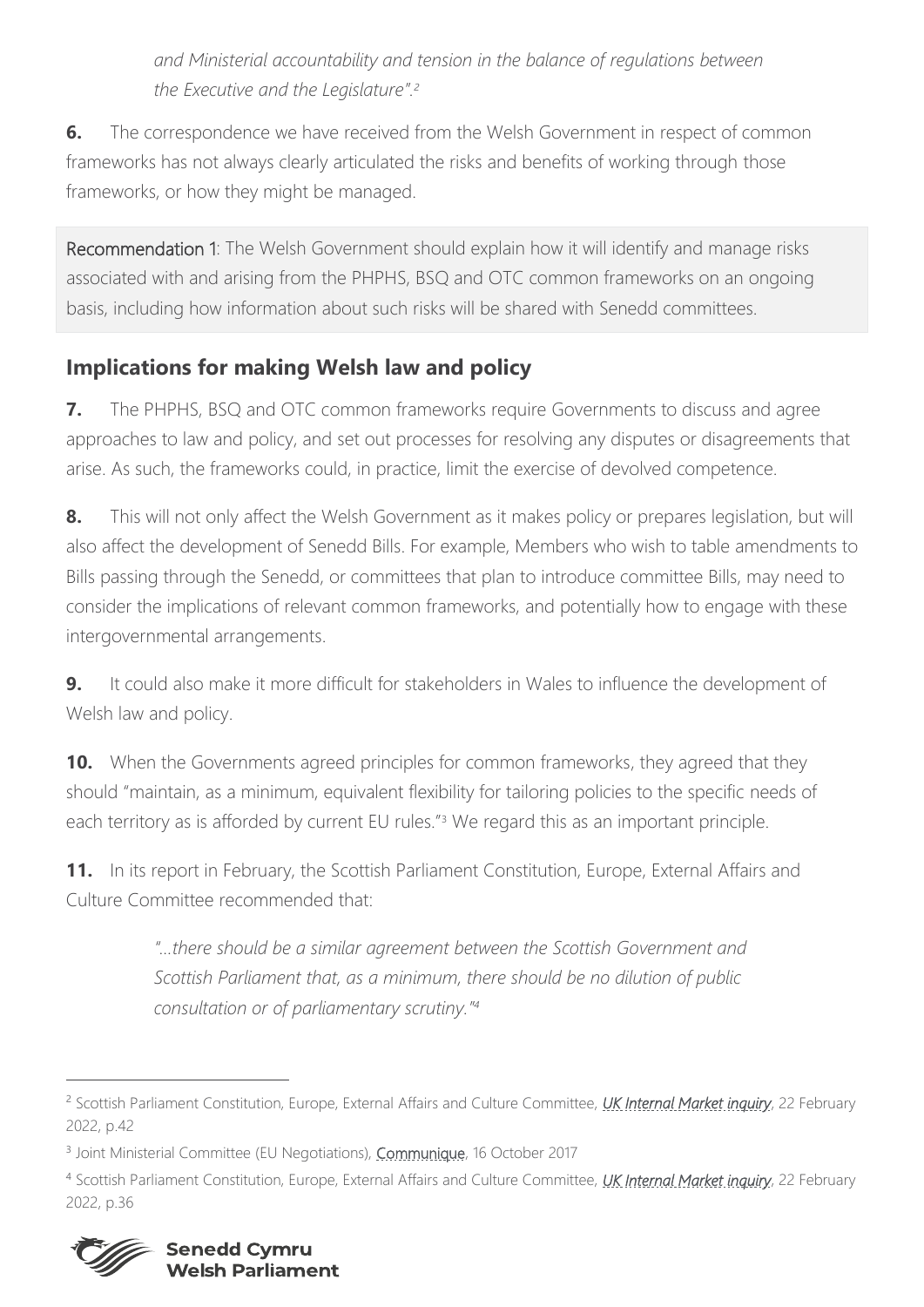**12.** Thought should be given to whether such an agreement between the Senedd and the Welsh Government would be helpful.

Recommendation 2: The Welsh Government should set out how it will ensure that the PHPHS, BSQ and OTC frameworks will maintain, as a minimum, equivalent flexibility for tailoring policies to the specific needs of each territory as was afforded by current EU rules.

Recommendation 3: The Welsh Government should seek intergovernmental agreement that the PHPHS, BSQ and OTC common frameworks will lead to no dilution of public consultation or of parliamentary scrutiny in policymaking or the legislative process.

Recommendation 4: The Welsh Government should explain how it will ensure that these common frameworks will not limit the role of the Welsh Government, the Senedd, or stakeholders in Wales when making law and policy for Wales. This should include how the Welsh Government will facilitate the engagement of committees or Members of the Senedd with the common frameworks if required, to ensure that frameworks do not represent a barrier to the operation of the Senedd's legislative procedures.

## **Transparency**

**13.** We recognise that the process of reaching four-Government agreement on common frameworks is necessarily iterative and can be complex. It was helpful that initial draft versions of the BSQ and OTC provisional common frameworks were published in early 2021. However, it is far from ideal that the final provisional frameworks were not published for scrutiny until the end of 2021, especially as they have already been in operation since the end of the transition period on 31 December 2020.

**14.** The frameworks will, rightly, remain under review. This is especially important in the context of learning from the response to the COVID-19 pandemic.

**15.** However, the frameworks themselves include limited information about ongoing reporting to Parliaments and stakeholders, engagement with stakeholders, or scrutiny of changes proposed during review and amendment processes. We explore each of these issues below.

### Reporting on the operation of frameworks

**16.** In November 2021, the House of Lords Common Framework Scrutiny Committee noted its disappointment that the PHPHS framework did not include a commitment to ongoing engagement with Parliament. It stated that:

> *"Transparency in this area should include regular statements to legislatures on the*  functioning of this framework. We recognise that there are a number of initial

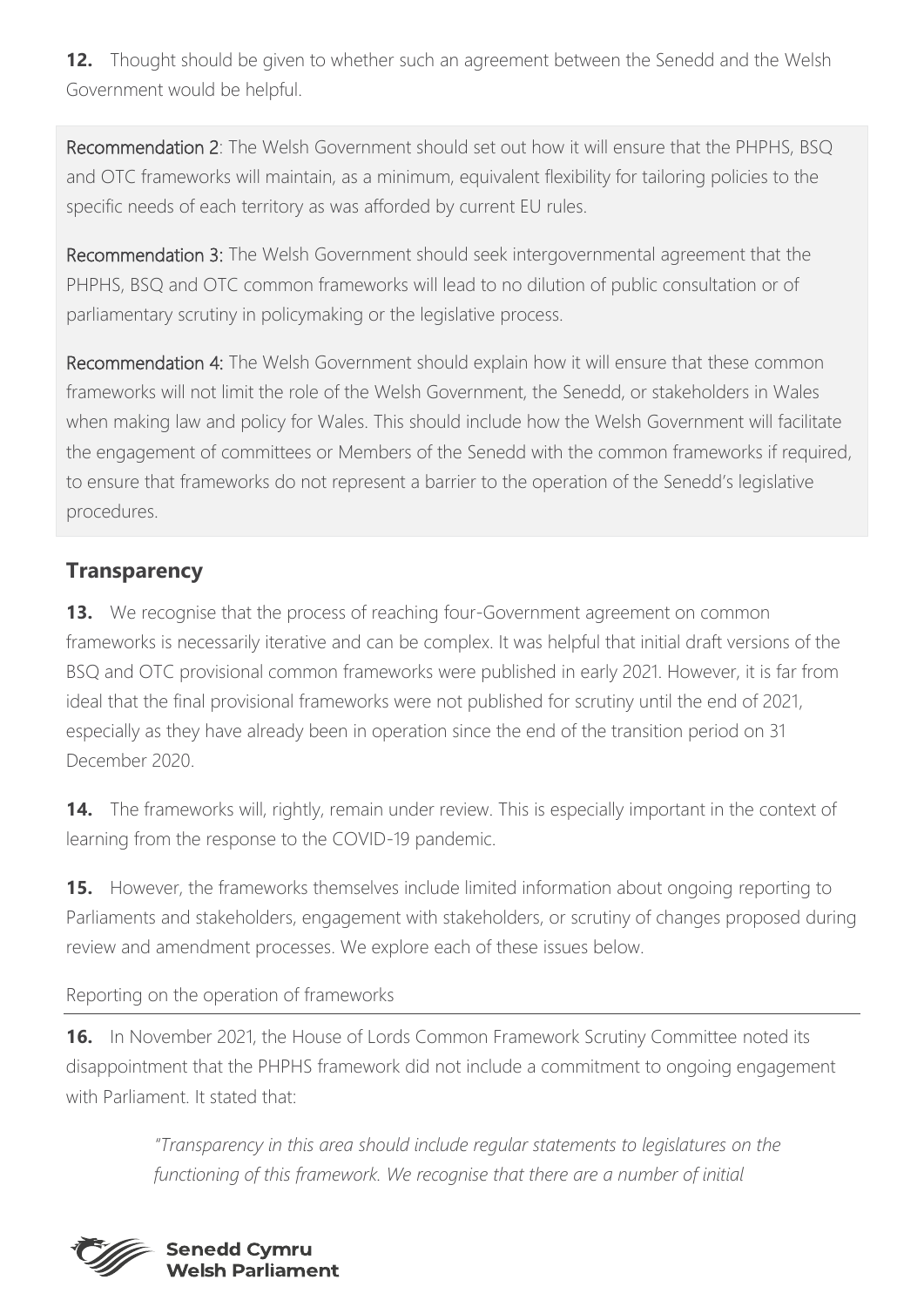reviews of the framework scheduled and instead would suggest coinciding the *planned three-yearly reviews with such engagement.*

We recommend that the framework should be updated to include a commitment *to update each of the 4 UK legislatures on the ongoing functioning of this framework after the conclusion of the three-yearly reviews."<sup>5</sup>*

**17.** It made similar comments in December 2021 in respect of the BSQ and OTC frameworks.<sup>6</sup>

**18.** In a letter to the Fifth Senedd's External Affairs and Additional Legislation Committee in January 2020, the then Counsel General and Brexit Minister committed to "lay a report before the Senedd at least annually, which provides an assessment of the functioning of each Common Framework".<sup>7</sup> We welcome this commitment from the Welsh Government.

**19.** In November 2021, the Counsel General told the Senedd's Legislation, Justice and Constitution Committee that the four Governments had "committed to future reporting on the frameworks as part of the process for the oversight of the frameworks within the Intergovernmental Relations Review", and that this would assist Senedd committees in monitoring frameworks in the longer term.<sup>8</sup>

**20.** In January 2021, in response to questions about how the Senedd and stakeholders would be updated on the continuing operation of the frameworks, including any changes, the Minister for Health and Social Services told us that:

> *"The expectation is that reports on frameworks will be public documents once they are signed off by portfolio Ministers and will be made available to the relevant committees in the four nations as well as relevant stakeholders." 9 [emphasis added]*

21. The Counsel General repeated this 'expectation' in oral evidence to the Legislation, Justice and Constitution Committee on 31 January 2022.<sup>10</sup> In a letter to that Committee in March 2022, he stated

- 9 Letter from the Minister for Health and Social Services (BSQ and OTC common frameworks), 17 January 2022
- <sup>10</sup> Legislation, Justice and Constitution Committee, RoP [paragraph 54], 31 January 2022



<sup>&</sup>lt;sup>5</sup> [Letter from the Chair of the House of Lords Common Framework Scrutiny Committee to the Minister of State for Health,](https://committees.parliament.uk/publications/7962/documents/82284/default/) 23 November 2021

<sup>6</sup> [Letter from the Chair of the House of Lords Common Framework Scrutiny Committee to the Minister of State for Health,](https://committees.parliament.uk/publications/8242/documents/84234/default/) 14 December 2021

<sup>&</sup>lt;sup>7</sup> [Letter from the Counsel General and Brexit Minister to the External Affairs and Additional Legislation Committee,](https://senedd.wales/laid%20documents/gen-ld12989/gen-ld12989%20-e.pdf) 23 January 2020

<sup>&</sup>lt;sup>8</sup> Letter from the Counsel General and Minister for the Constitution to the Legislation, Justice and Constitution Committee, 19 November 2021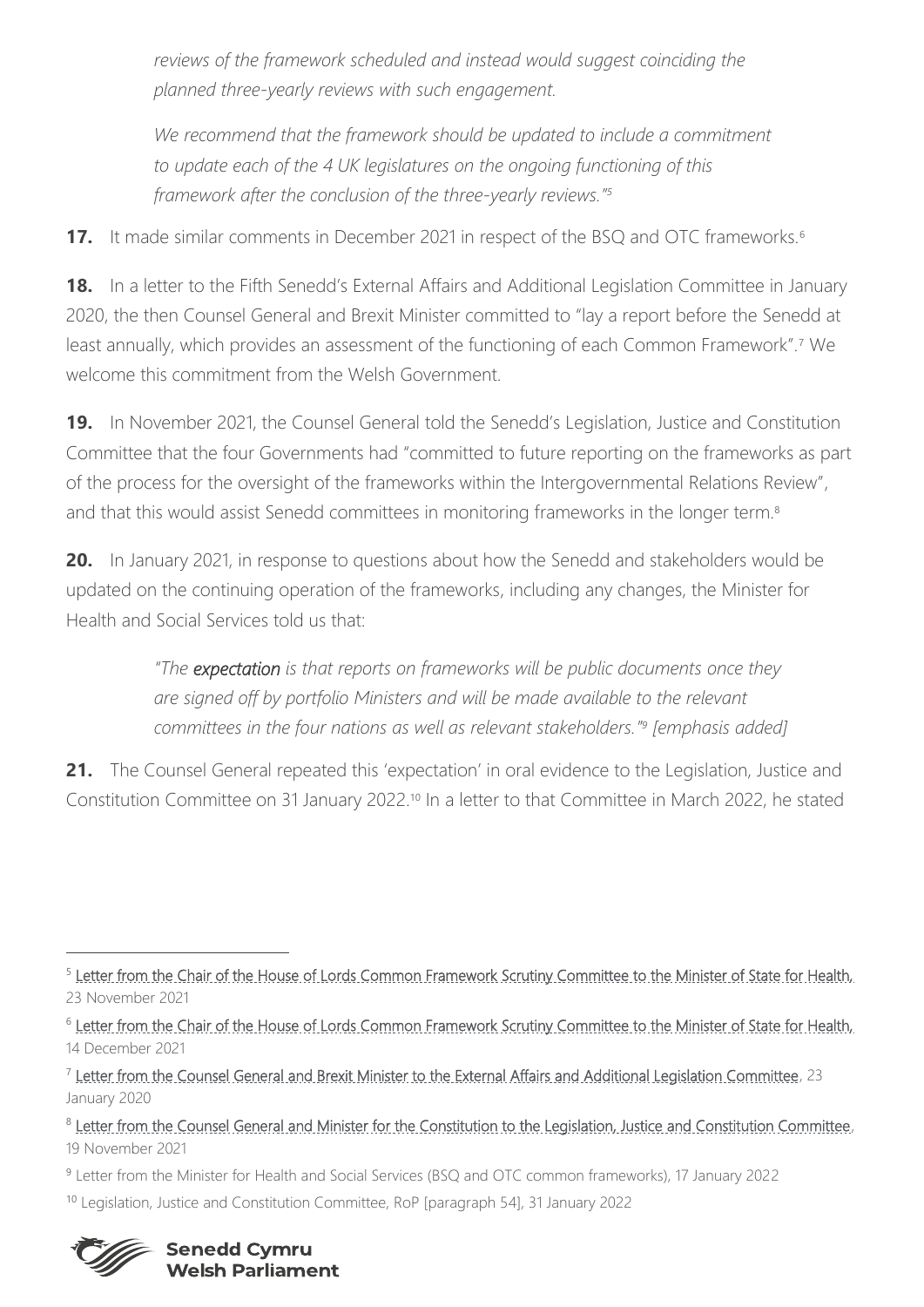that the "exact format of the annual reporting mechanism is currently being worked through at an official level".<sup>11</sup>

**22.** We appreciate that the frameworks and associated reporting are intergovernmental arrangements, and that the Welsh Government may not be able unilaterally to guarantee that these joint reports will be published. Nevertheless, we are concerned that full agreement has not yet been reached on this important point of transparency, and that a commitment to publishing reports is not included in the frameworks.

Recommendation 5: In line with the recommendations made by the House of Lords Common Framework Scrutiny Committee, the Welsh Government should secure intergovernmental agreement to update the PHPHS, BSQ and OTC common frameworks to include a commitment to update legislatures on the ongoing functioning of the frameworks after the conclusion of each review.

If this commitment is not included in the frameworks, the Welsh Government should confirm that joint reports on the frameworks will nevertheless be published in line with its stated expectation.

If intergovernmental agreement on this point cannot be secured, the Welsh Government should explain the reasons why intergovernmental reports will not be published, and confirm that it will nevertheless publish unilateral annual reports in line with its previous commitment.

### Stakeholder engagement

**23.** The PHPHS, BSQ and OTC frameworks offer limited commitments on stakeholder engagement. All three frameworks provide that the parties may use third parties to provide advice in certain circumstances. The BSQ and OTC frameworks also include commitments to communicate changes to the frameworks to stakeholders.

**24.** We note that following scrutiny of the BSQ and OTC frameworks, the House of Lords Common Framework Scrutiny Committee stated:

> *"While we note the commitment to communicate changes in the frameworks to stakeholders, we regret the absence of a commitment to more meaningful ongoing stakeholder engagement. In our Committee's March 2021 report, we concluded that frameworks were weakened by the lack of stakeholder consultation and recommended that future reviews of frameworks should include an open and wellpublicised stakeholder consultation process that reaches beyond the small number*

<sup>11</sup> Letter from the Counsel General and Minister for the Constitution to the Legislation, Justice and Constitution Committee, 2 March 2022

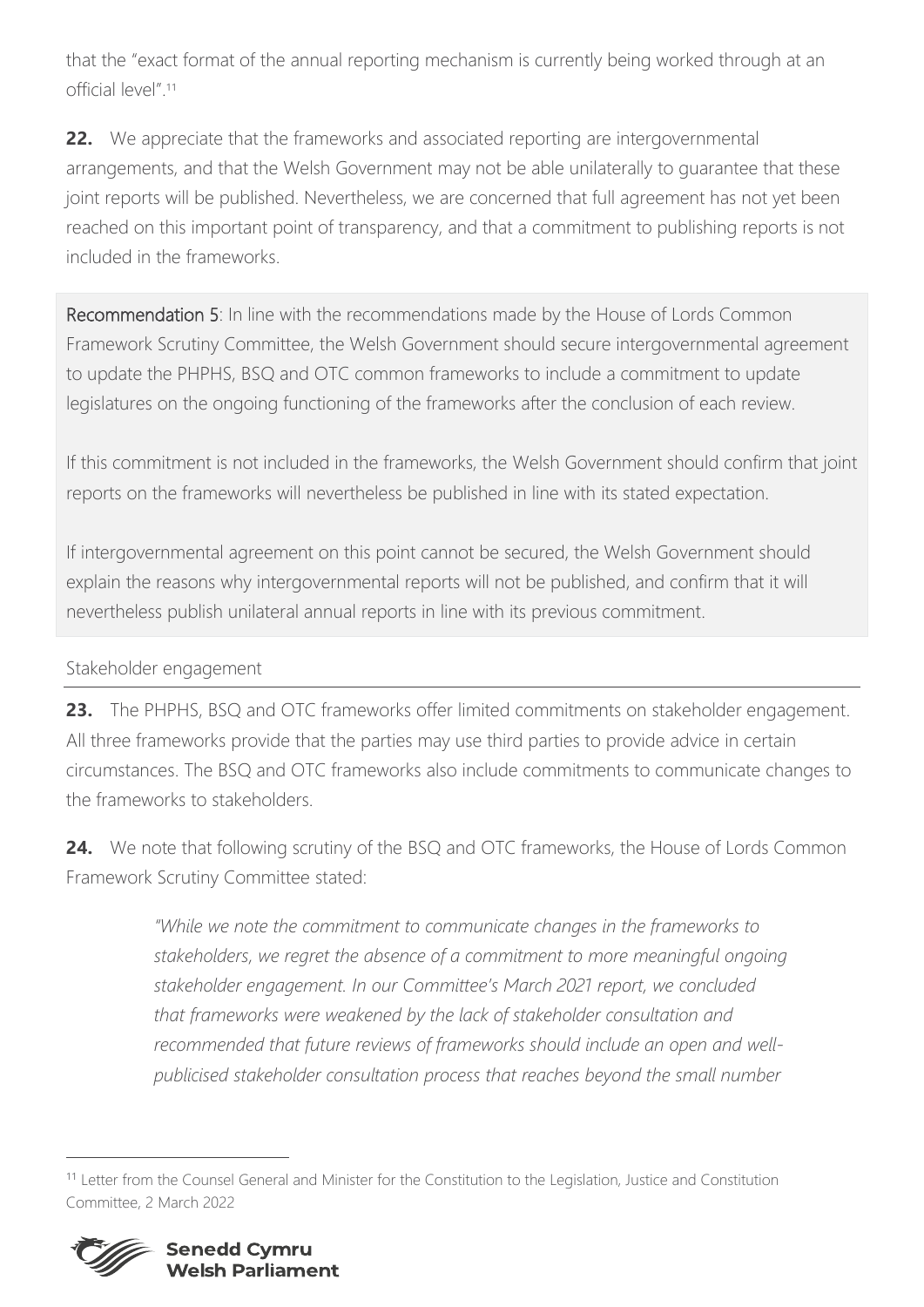*of stakeholders previously consulted. We believe that this is necessary in these frameworks as it is with other frameworks." 12*

**25.** The House of Lords Committee recommended that the frameworks should be updated to "include an ongoing commitment to stakeholder engagement" including an open consultation process as part of the first two-year review. <sup>13</sup> In respect of the PHPHS framework, it similarly recommended that the first three-year review should include an open consultation process with stakeholders.<sup>14</sup>

**26.** In this context, we welcome the Welsh Government's commitment to engage with "relevant stakeholders during the review or amendment process as appropriate".<sup>15</sup>

**27.** We agree with our colleagues in the House of Lords that there must be ongoing, open and meaningful engagement with stakeholders on the operation of these frameworks. We believe that this should be provided for within the frameworks themselves.

Recommendation 6: In line with the recommendations made by the House of Lords Common Framework Scrutiny Committee, the Welsh Government should secure intergovernmental agreement to update the PHPHS, BSQ and OTC common frameworks to include:

Provision that the first review of each framework should include an open consultation process with stakeholders.

Commitment to ongoing stakeholder engagement.

Should either of these outcomes not be secured, the Welsh Government should explain the reasons why not, and outline what will be done instead to ensure that there is ongoing, open and meaningful engagement with stakeholders across the UK.

Scrutiny of changes during review and amendment

**28.** The PHPHS, BSQ and OTC frameworks do not offer a role for parliamentary scrutiny of changes proposed during review and amendment processes.

<sup>15</sup> Letter from the Minister for Health and Social Services (BSQ and OTC common frameworks), 17 January 2022; Letter from the Minister for Health and Social Services (PHPHS common frameworks), 17 January 2022



<sup>&</sup>lt;sup>12</sup> Letter from the Chair of the House of Lords Common Framework Scrutiny Committee to the Minister of State for [Health,](https://committees.parliament.uk/publications/8242/documents/84234/default/) 14 December 2021

<sup>&</sup>lt;sup>13</sup> Letter from the Chair of the House of Lords Common Framework Scrutiny Committee to the Minister of State for [Health,](https://committees.parliament.uk/publications/8242/documents/84234/default/) 14 December 2021

<sup>&</sup>lt;sup>14</sup> Letter from the Chair of the House of Lords Common Framework Scrutiny Committee to the Minister of State for [Health,](https://committees.parliament.uk/publications/7962/documents/82284/default/) 23 November 2021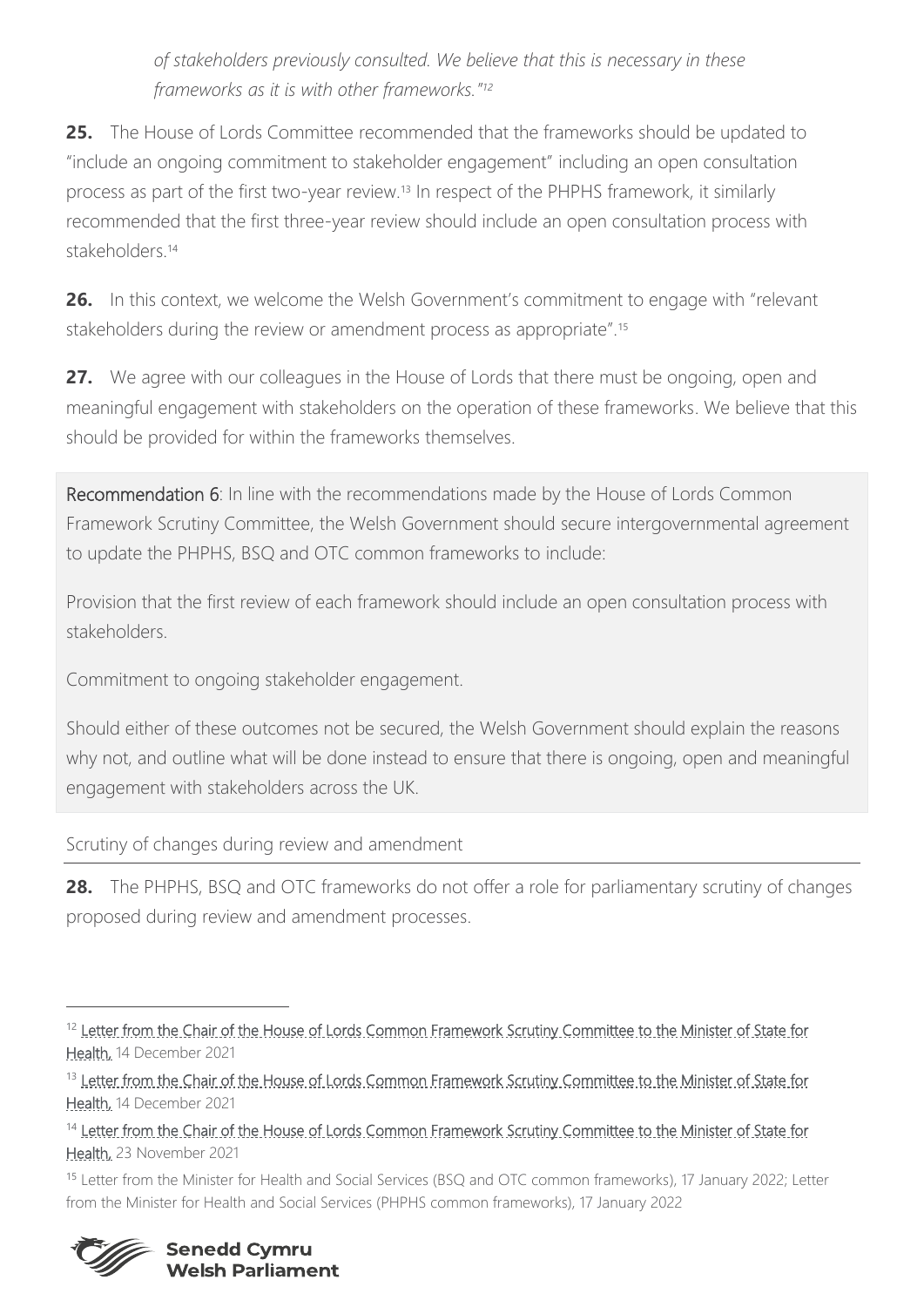**29.** In the Minister for Health and Social Services' letter to us on 17 January 2022 she suggested that Senedd committees will be notified if changes are made:

> *"If changes are made to the frameworks then these will be notified to Senedd committees in order for them to carry out the level of scrutiny they deem appropriate and necessary."<sup>16</sup>*

**30.** The Counsel General told the Senedd's Legislation, Justice and Constitution Committee on 31 January 2022 that the Welsh Government was open to considering recommendations made by the Senedd or stakeholders as part of the process of reviewing the frameworks.<sup>17</sup> In a letter to that Committee on 2 March 2022, he confirmed that the Welsh Government would notify the Senedd and stakeholders when a common framework is reviewed, and consider their recommendations before the review process concludes.<sup>18</sup>

**31.** We welcome this commitment. While scrutiny of any changes that have been made is clearly important, it would doubtless be more effective to ensure that the Senedd and other Parliaments are able to scrutinise any proposed changes before they are made. It would also be helpful for us to be notified in sufficient time in advance of any planned review to enable us to take an informed decision about whether any detailed work is required to help inform the development of any proposed changes.

**32.** To avoid duplication, it would also be helpful for such notification to include information about how and when stakeholders will be engaged in any particular review, and how and when any consultation responses will be made public.

Recommendation 7: The Welsh Government should confirm that it will notify Senedd committees in advance of reviews of the PHPHS, BSQ and OTC common frameworks and ensure that committees have an opportunity to scrutinise any proposed changes. Notifications should include information about the proposed approach to consultation with stakeholders.

## **Dispute resolution**

**33.** We welcome the Minister for Health and Social Services' commitment to notify the relevant Senedd committee(s) of any disputes raised under the three common frameworks. We recognise that the dispute resolution process set out in the frameworks comprises a number of stages, with only those disputes that cannot be resolved at official level to be escalated to Ministers.

<sup>&</sup>lt;sup>18</sup> Letter from the Counsel General and Minister for the Constitution to the Legislation, Justice and Constitution Committee, 2 March 2022



<sup>16</sup> Letter from the Minister for Health and Social Services (BSQ and OTC common frameworks), 17 January 2022

<sup>17</sup> Legislation, Justice and Constitution Committee, RoP [paragraph 52], 31 January 2022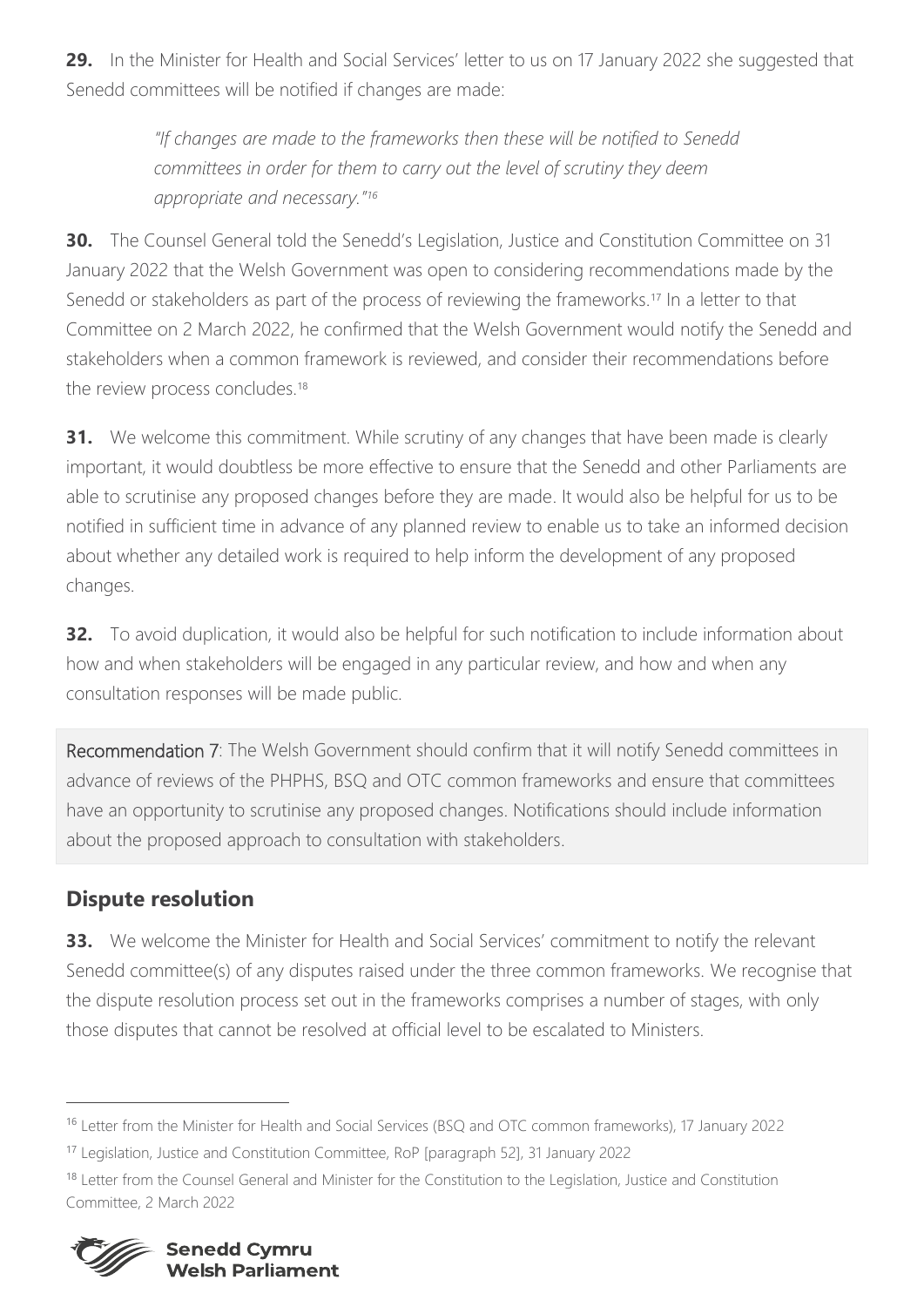Recommendation 8: To ensure proportionality, the Welsh Government need only notify Senedd committees of disputes arising under the common frameworks that are escalated to Ministerial level.

**34.** We note that the frameworks do not specify any timelines or time limits for dispute resolution. The BSQ and OTC frameworks state that when disputes arise, the making of legislation may be postponed until all four Governments are in agreement on how to proceed.

**35.** It is possible, therefore, that the resolution of disputes could result in delay to Welsh Government legislation or policy decisions, with knock on implications for the time available for scrutiny, implementation or spending.

Recommendation 9: The Welsh Government should set out its views on whether any time limits should be specified within the dispute resolution process.

**36.** The common frameworks were published before the Intergovernmental Relations Review was completed, but note that they would be updated to reflect the Review's outcomes.

**37.** We note that the Review has now been completed, and that it includes a revised interministerial dispute resolution process through which disputes over common frameworks can be escalated.<sup>19</sup>

Recommendation 10: The Welsh Government should confirm that, before they are finalised, the PHPHS, BSQ and OTC common frameworks will be updated to reflect the new inter-ministerial dispute resolution process set out in the review of intergovernmental relations published in January 2022.

## **Provisional PHPHS common framework**

Background

**38.** The provisional PHPHS common framework sets out how the UK Government, devolved governments and public health agencies will work together on public health protection and health security outside the EU.

UK Health Protection Committee: transparency of operation

**39.** The PHPHS framework states that the UK Health Protection Committee (UK HPC) has agreed a shared work programme. It also explains that the UK HPC is replacing the EU Health Security Committee (EU HSC) in the domestic context. We note that the EU HSC publishes information about

<sup>19</sup> UK Government, *[Policy paper: review of intergovernmental relations](https://www.gov.uk/government/publications/the-review-of-intergovernmental-relations)*, 13 January 2022

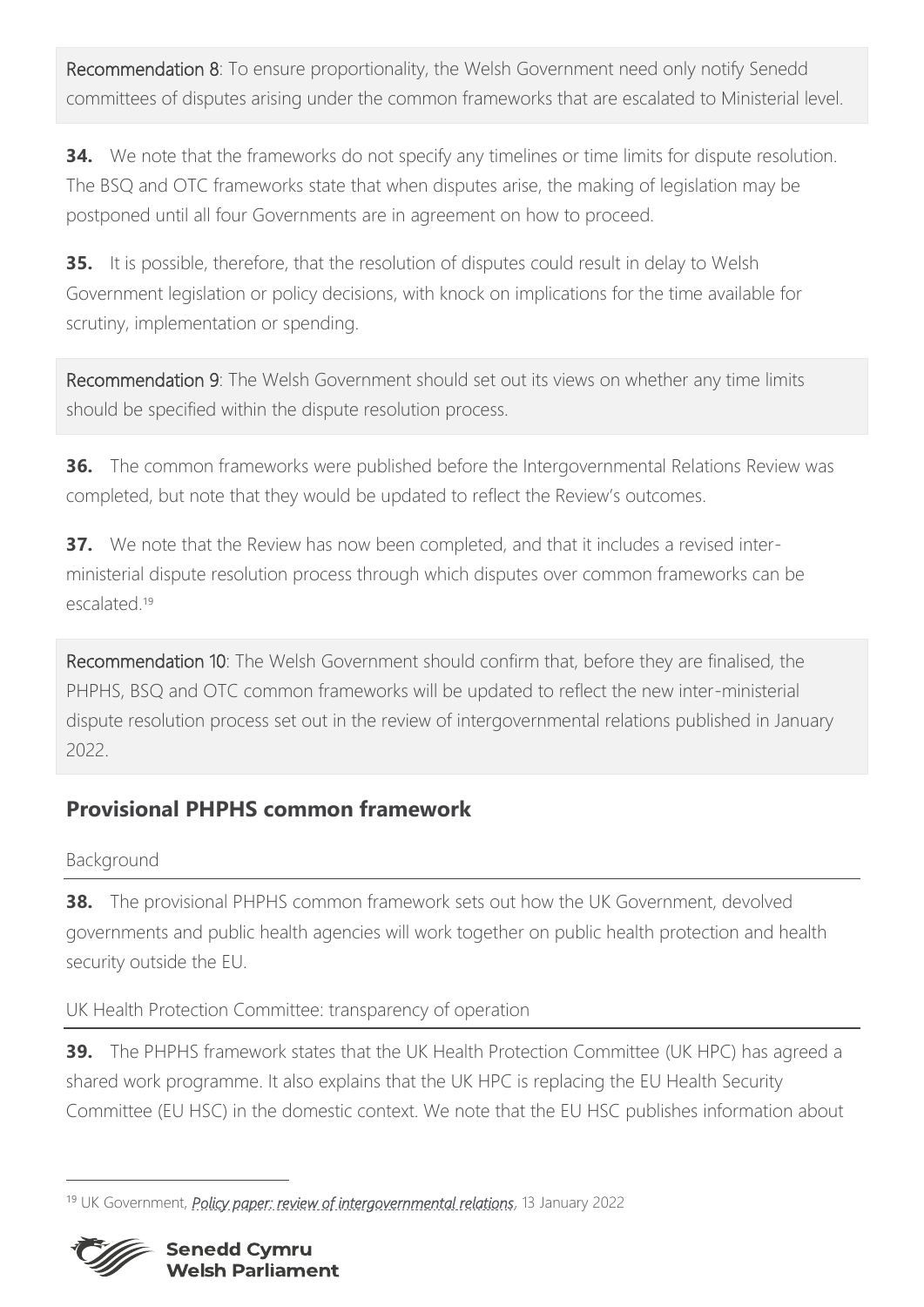its work, including its rules of procedure, membership, background documents, and reports on its activity.<sup>20</sup>

**40.** We believe that there should be similar transparency about the work and operation of the UK HPC.

Recommendation 11: The Welsh Government should seek intergovernmental agreement that the UK Health Protection Committee should publish and provide regular updates on its shared work programme. This should include the publication of reports of its meetings.

## Resources and capacity

**41.** The PHPHS framework states that the parties have agreed that the implementation of the shared work programme will be delivered within their existing resources, and will not be contingent on allocation of new resources by any party.

**42.** Public Health Scotland gave evidence to the Scottish Parliament's Health, Social Care and Sport Committee on 21 December 2021, during which it raised concerns about its ability to deliver its responsibilities under the work programme within its existing resources, particularly within the context of the ongoing response to the COVID-19 pandemic:

> *"In the programme that has been set by the Health Protection Committee, Scotland has been identified as the lead in three areas—review of disease notifications, analysis of the four-nations working groups and a look at the evolving science of genomics with regard to collaborations, co-operation and sharing of data sets and information. Those are big pieces of work.*

*I can speak only for Public Health Scotland, but I have to say that we would be extremely hard-pressed to contribute meaningfully to those pieces of work and reviews."<sup>21</sup>*

**43.** In the Minister for Health and Social Services' letter to us of 17 January 2022, she acknowledged that the UK HPC and Four Nation Health Protection Oversight Group (HPOG) work programme, which underpins the PHPHS common framework, would "require resources to ensure that Wales can make a full and ongoing contribution and an assessment of the resources required is currently

<sup>&</sup>lt;sup>21</sup> Scottish Parliament Health, Social Care and Sport Committee, [Official Report,](https://www.parliament.scot/chamber-and-committees/official-report/what-was-said-in-parliament/HSCS-21-12-2021?meeting=13495&iob=122490#orscontributions_C2368488) 21 December 2021



<sup>&</sup>lt;sup>20</sup> See European Commission, [Health Security Committee](https://ec.europa.eu/health/health-security-and-infectious-diseases/preparedness-and-response/health-security-committee-hsc_en) and [Health Security Committee reports on COVID-19 outbreak](https://ec.europa.eu/health/health-security-and-infectious-diseases/preparedness-and-response/health-security-committee-hsc/health-security-committee-reports-covid-19-outbreak_en) [accessed February 2022]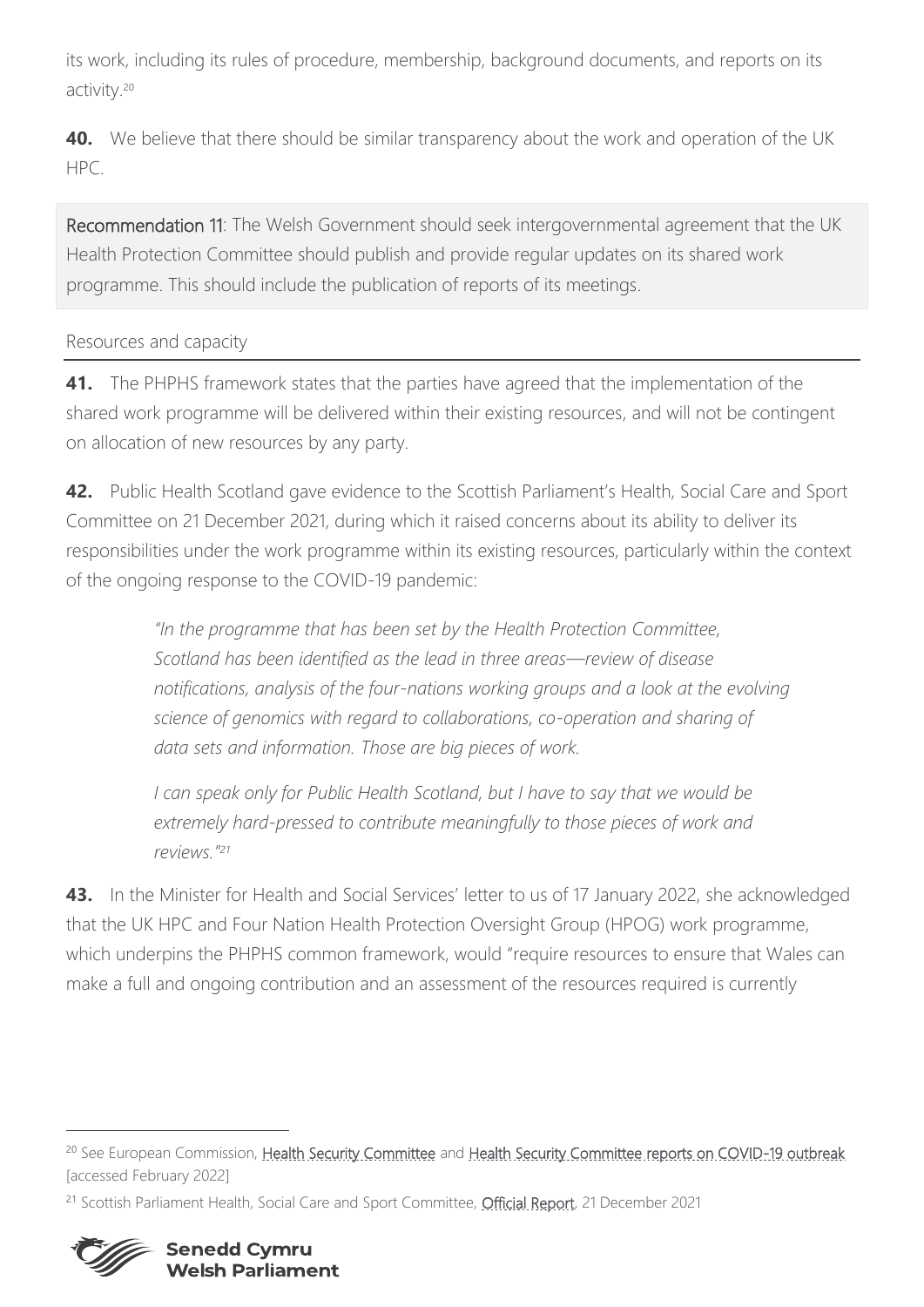underway".<sup>22</sup> On 12 January 2022, Public Health Wales told us that resourcing for Wales' representation on the UK HPC and the HPOG would be met from existing budgets.<sup>23</sup>

Recommendation 12: The Welsh Government and Public Health Wales should confirm whether they have any concerns about the potential resource or capacity implications associated with the work programmes of the UK Health Protection Committee or the Health Protection Oversight Group. This should include setting out the outcome of the assessment of resources referred to by the Minister for Health and Social Services in her letter of 17 January 2022, and, if the work programme is to be resourced from within existing budgets, details of where the funding and staff resource allocated to the work programme has been transferred from.

Recommendation 13: The Welsh Government and Public Health Wales should ensure that the work programmes published by the UK Health Protection Committee and the Health Protection Oversight Group include details of which bodies will be responsible for carrying out which activities, and how such activities will be resourced.

### Representation and secretariat

**44.** The framework provides that the rotating chair of the UK HPC will be supported by a secretariat provided by the UK Department of Health and Social Care, whereas the rotating chair of the HPOG will be supported by a secretariat from the UK Health Security Agency (UKHSA). In each case, the framework provides that each nation may also designate a secretariat to support the group's progress alongside the permanent representative.

**45.** Therefore, while the chairs of the UK HPC and the HPOG will rotate between the four nations, the secretariats will be provided primarily by UK bodies.

Recommendation 14: The Welsh Government and Public Health Wales should explain why there will not be a joint secretariat established for the UK Health Protection Committee or the Four Nation Health Protection Oversight Group. They should also indicate whether they intend to designate any supporting secretariat for either group.

### International obligations

**46.** The framework recognises that public health protection policy aims to protect populations living across geographical regions and international boundaries. It states that it takes an "all hazards" approach to cross-border health protection and health security. As such, it takes into account

<sup>&</sup>lt;sup>22</sup> Letter from the Minister for Health and Social Services (PHPHS common framework), 17 January 2022 <sup>23</sup> Letter from Public Health Wales, 12 January 2022

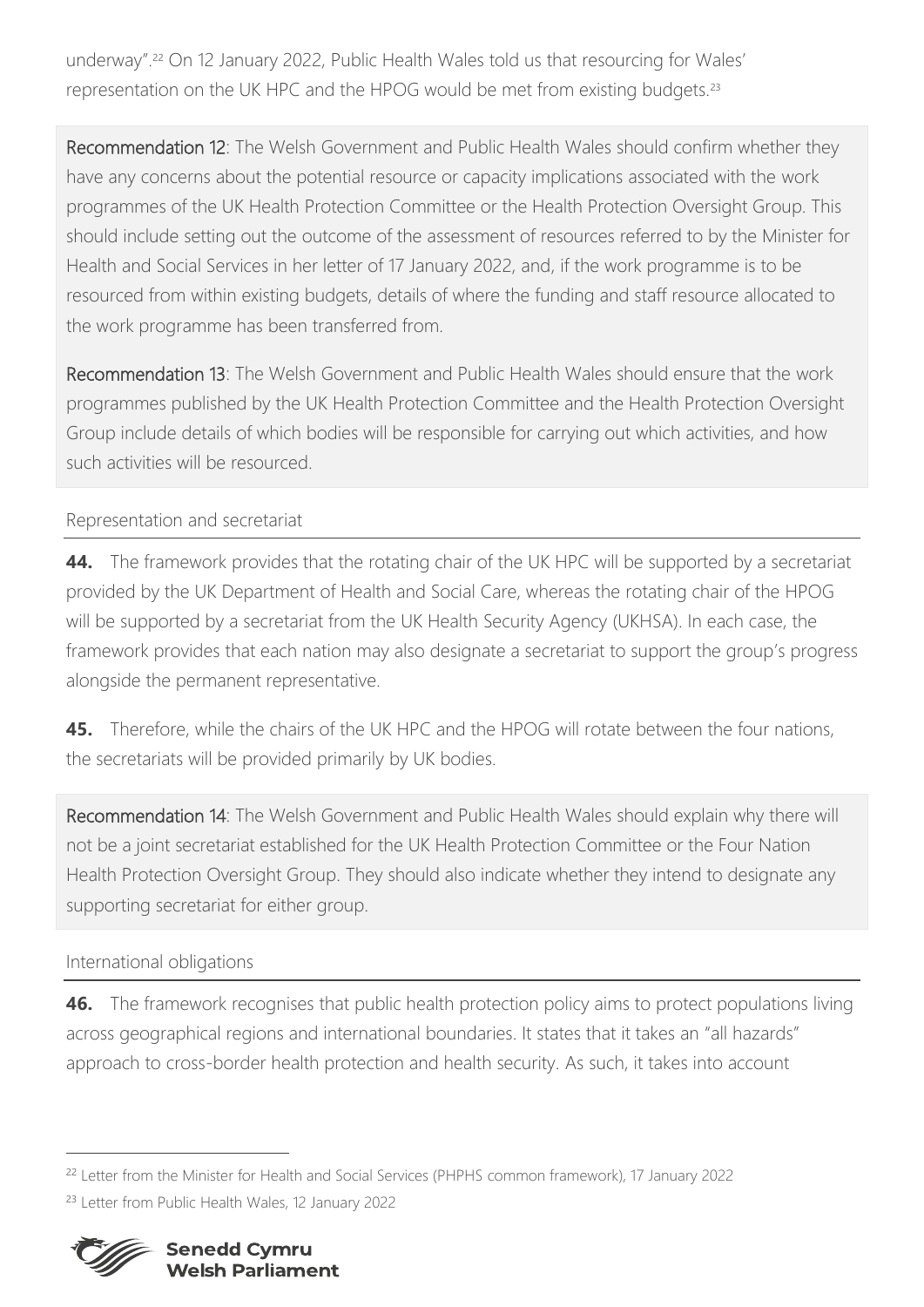international obligations in these areas, such as the WHO's International Health Regulations (IHR) and UK-EU requirements agreed in the Trade and Cooperation Agreement (TCA).

**47.** In her letter of 17 January 2022, the Minister for Health and Social Services advised that the framework would enable the four Governments to formulate common stances and approaches where appropriate, and to strengthen coordination in other areas. This could include developing UK-wide approaches to public health issues that could be communicated to international partners, including the WHO, the European Centre for Disease Control (ECDC) and EU Member states.

Recommendation 15: The Welsh Government should ensure that information about international activity within the scope of the PHPHS common framework is included in its regular reports to the Senedd on the operation of the common frameworks. This should include:

Recent activity carried out by the Welsh Government or Public Health Wales.

Details of common stances agreed with other parties to the framework for the purpose of international engagement.

Information about upcoming international developments or obligations that would be within the scope of the framework.

Relations between UK and EU agencies

**48.** In December 2021, the UKHSA signed a Memorandum of Understanding (MoU) with the ECDC. 24

**49.** However, we note that Public Health Scotland told the Scottish Parliament's Health, Social Care and Sport Committee that it had some concerns about the extent of devolved engagement in the process of agreeing the MoU:

> *"We are not quite there yet, because the current technical committee has 15 representatives from the UK Health Security Agency but only one from Wales, two from Northern Ireland and three from Scotland. Some work is therefore needed to make sure that we are adequately represented in those technical discussions." 25*

**50.** The TCA provides that UK access to the EU's Early Warning and Response System (EWRS) for communicable diseases can be granted on request. However, it is not clear from the framework documents and MoU whether this has been secured.

<sup>&</sup>lt;sup>24</sup> UK Government, [Press release: UKHSA signs memorandum of understanding with ECDC,](https://www.gov.uk/government/news/ukhsa-signs-memorandum-of-understanding-with-ecdc) 2 December 2021 <sup>25</sup> Scottish Parliament Health, Social Care and Sport Committee, *Official Report*, 21 December 2021

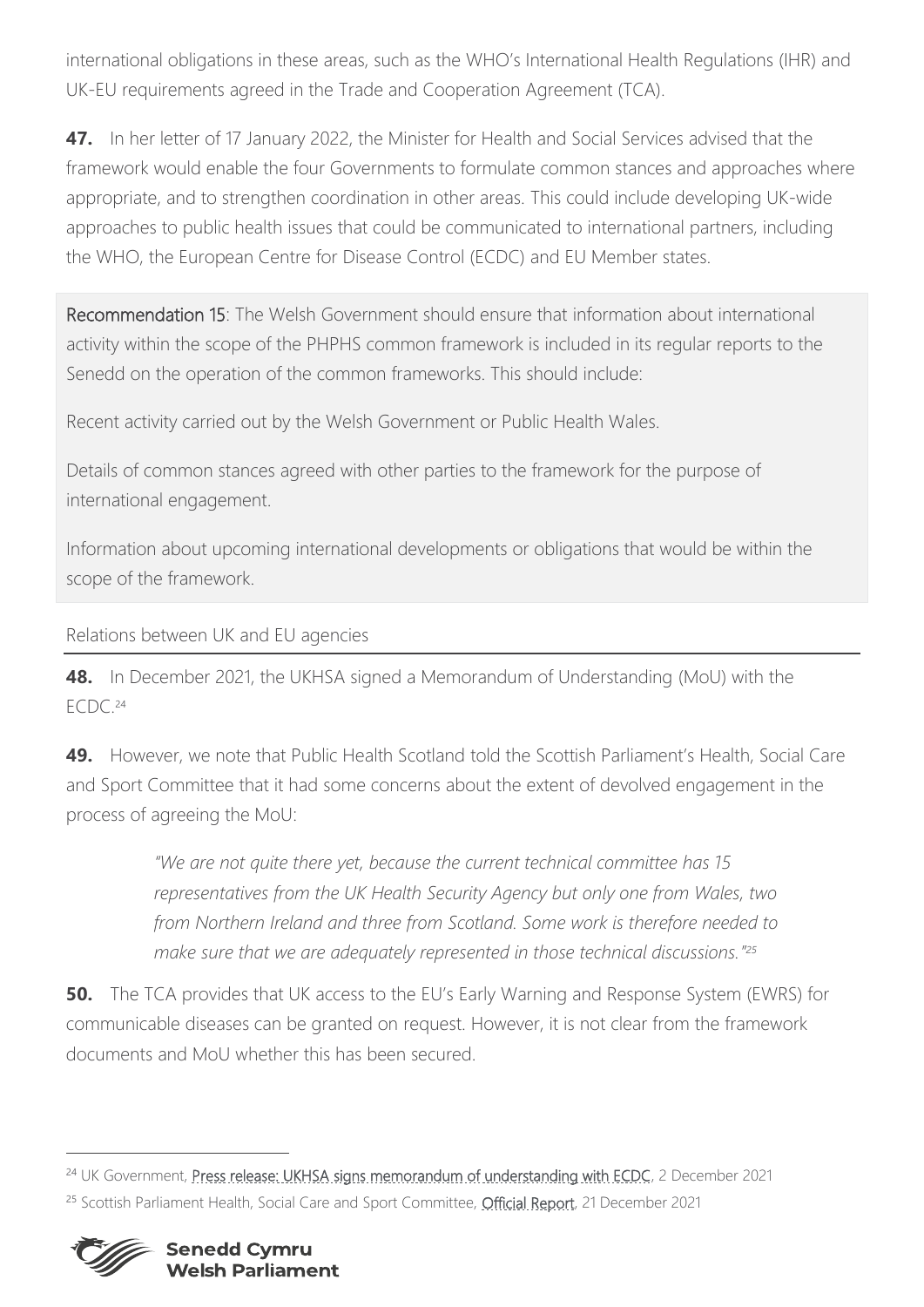Recommendation 16: The Welsh Government and Public Health Wales should explain how they engaged in the process of developing and agreeing the Memorandum of Understanding with the European Centre for Disease Control, and how Wales will engage with the ECDC through the PHPHS common framework.

Recommendation 17: The Welsh Government should confirm whether UK access to the EU's Early Warning and Response System (EWRS) has been secured, and, if not, whether access will be requested through the PHPHS common framework.

# **Provisional BSQ and OTC common frameworks**

## Background

**51.** The provisional BSQ and OTC common frameworks set out how the UK Government and devolved governments will work together and manage divergence in these policy areas outside the EU.

## Review of retained EU law

**52.** The UK Government has set out its intention to legislate to enable retained EU law to be amended more easily.<sup>26</sup>

**53.** In her letter of 17 January 2022, the Minister for Health and Social Services stated that any proposed amendment or repeal of retained EU law would be undertaken through a "separate process" to the frameworks.<sup>27</sup>

**54.** However, the UK Government has subsequently said that it is:

*"…committed to the proper use of Common Frameworks and will not seek to make changes to retained EU law within Common Frameworks without following the ministerially-agreed processes in each framework".<sup>28</sup>*

**55.** Managing divergence between different parts of the UK in areas covered by retained EU law is a core purpose of the common frameworks programme. It is therefore important that any amendment or repeal of retained EU law in common framework areas be taken through the relevant common frameworks, not a "separate process".

<sup>&</sup>lt;sup>26</sup> UK Government, *[The benefits of Brexit: how the UK is taking advantage of leaving the EU](https://assets.publishing.service.gov.uk/government/uploads/system/uploads/attachment_data/file/1054643/benefits-of-brexit.pdf)*, January 2022 <sup>27</sup> Letter from the Minister for Health and Social Services (BSQ and OTC common frameworks), 17 January 2022 <sup>28</sup> UK Government, *[The benefits of Brexit: how the UK is taking advantage of leaving the EU](https://assets.publishing.service.gov.uk/government/uploads/system/uploads/attachment_data/file/1054643/benefits-of-brexit.pdf)*, January 2022, p.33

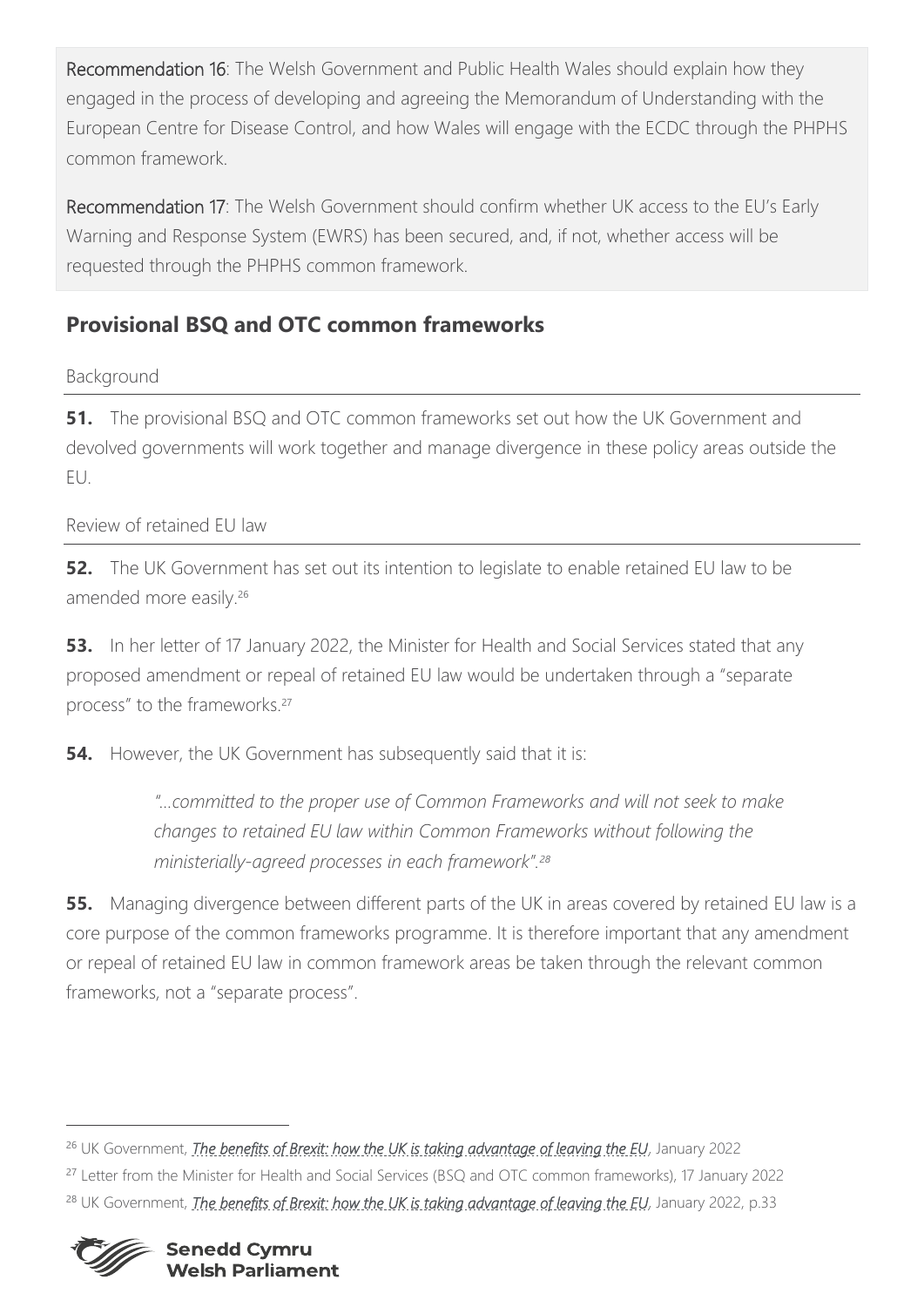Recommendation 18: The Welsh Government should confirm that any proposed amendments or repeals of retained EU law within the scope of the BSQ or OTC common frameworks will be undertaken through the common frameworks and not by a separate process.

Recommendation 19: The Welsh Government should commit to notifying the Senedd, including the relevant committee(s), of any proposals to amend or repeal retained EU law within the scope of the BSQ or OTC frameworks that would affect Wales or Welsh patients.

### UK Internal Market Act 2020

**56.** Part of the purpose of the BSQ and OTC frameworks is to ensure the smooth functioning of the UK internal market.

**57.** The UK Internal Market Act 2020 (the 2020 Act) sets out new market access principles in law. In essence, the principles aim to allow goods permitted or imported into any one part of the UK to be sold or supplied in any other part, with some exceptions. The UK and devolved Governments have agreed a process for considering UK Internal Market Act exclusions in common framework areas.<sup>29</sup>

**58.** The Welsh Government's view is that the 2020 Act implicitly diminishes the powers of the Senedd and the Welsh Government<sup>30</sup>

**59.** In her letter of 17 January 2022, the Minister for Health and Social Services confirmed that these common frameworks do intersect with the 2020 Act, and referred to the agreed process for agreeing exclusions.<sup>31</sup> However, neither of the common frameworks includes any reference to the 2020 Act or to the exclusion process.

**60.** In December 2021, the House of Lords Common Frameworks Scrutiny Committee highlighted that the UK Government had previously acknowledged the interaction between the 2020 Act and the frameworks. That Committee felt that even though it was "unlikely for there to be conflicts between these frameworks and the Act, we believe an approach that is prepared for that eventuality should be preferred". It recommended, therefore, that the "frameworks should be updated to reference its interaction with the UK Internal Market Act 2020 and acknowledge the process for agreeing exemptions from that Act".<sup>32</sup> We agree with our colleagues in the House of Lords.

<sup>&</sup>lt;sup>32</sup> Letter from the Chair of the House of Lords Common Framework Scrutiny Committee to the Minister of State for [Health,](https://committees.parliament.uk/publications/8242/documents/84234/default/) 14 December 2021



<sup>29</sup> UK Government, *[Guidance: process for considering UK Internal Market Act exclusions in common framework areas](https://www.gov.uk/government/publications/process-for-considering-ukim-act-exclusions-in-common-framework-areas/process-for-considering-uk-internal-market-act-exclusions-in-common-framework-areas)*, 10 December 2021

<sup>&</sup>lt;sup>30</sup> Welsh Government, [Written Statement: legal challenge to the UK Internal Market Act 2020,](https://gov.wales/written-statement-legal-challenge-uk-internal-market-act-2020) 18 January 2021

<sup>&</sup>lt;sup>31</sup> Letter from the Minister for Health and Social Services (BSQ and OTC common frameworks), 17 January 2022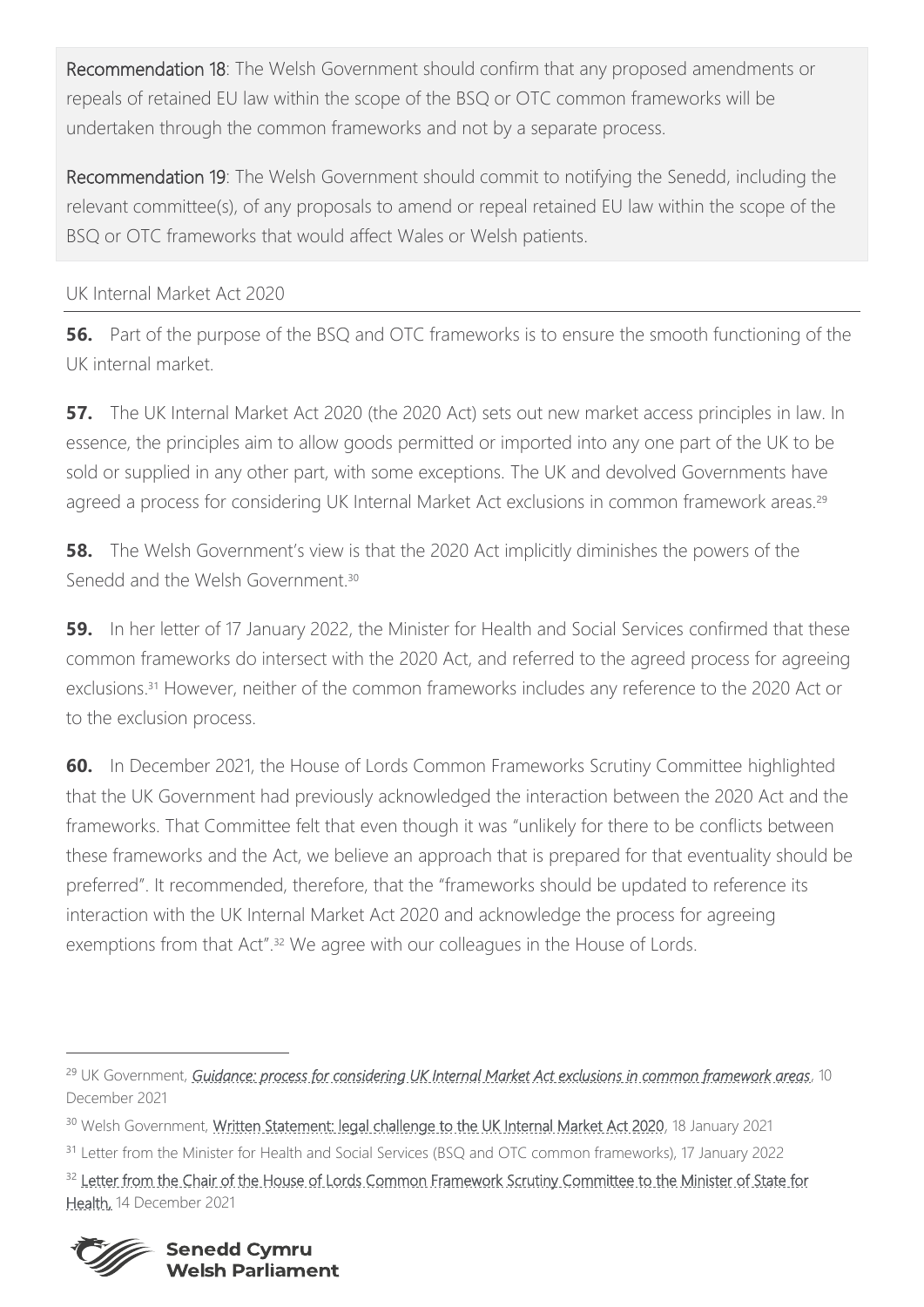Recommendation 20: The Welsh Government should explain the impact of the UK Internal Market Act 2020 on the movement of blood, organs, tissues and cells, including any risks to the practical effect of Welsh legislation and policy, and whether it is considering requesting any exclusions from the Act.

Recommendation 21: In line with the recommendation made by the House of Lords Common Framework Scrutiny Committee, the Welsh Government should secure intergovernmental agreement to update the BSQ and OTC common frameworks to refer to their interaction with the UK Internal Market Act 2020 and acknowledge the process for agreeing exemptions from that Act.

Northern Ireland Protocol and divergence from the EU

**61.** Under the Northern Ireland Protocol, any changes to EU law on the safety and quality of blood, organs, tissues and cells must be applied in Northern Ireland.

**62.** The frameworks provide information about how Governments will consider the implications of changes to law and policy in Northern Ireland and Great Britain for divergence, but offers limited detail about how this will work in practice.

**63.** In December 2021, the House of Lords Common Framework Scrutiny Committee welcomed the updated language in the frameworks relating to the Northern Ireland Protocol, describing it as "a great improvement". But that Committee felt that there was still a need for the frameworks to include additional detail to tailor the commitment to the specific processes of these frameworks, as:

> *"The current language does not make clear at what point in the EU legislative process measures that will be implemented in Northern Ireland through the Protocol will be submitted for the risk assessment process".<sup>33</sup>*

Recommendation 22: In line with the recommendation made by the House of Lords Common Framework Scrutiny Committee, the Welsh Government should secure intergovernmental agreement to update the BSQ and OTC common frameworks to include additional detail on when changes introduced in Northern Ireland through the Protocol on Ireland/Northern Ireland will be considered in these frameworks.

**64.** The Minister for Health and Social Services told us in January 2022 that she was aware that the European Commission planned to revise the EU Directives on the safety of blood, tissues and cells early in 2022.<sup>34</sup> She stated that the Welsh Government would, with the other Governments in the UK, consider what implications such changes might have. She added:

<sup>&</sup>lt;sup>33</sup> Letter from the Chair of the House of Lords Common Framework Scrutiny Committee to the Minister of State for [Health,](https://committees.parliament.uk/publications/8242/documents/84234/default/) 14 December 2021

<sup>&</sup>lt;sup>34</sup> European Commission, [Revision of the EU legislation on blood, tissues and cells](https://ec.europa.eu/health/blood-tissues-cells-and-organs/overview/revision-eu-legislation-blood-tissues-and-cells_en) [accessed February 2022]